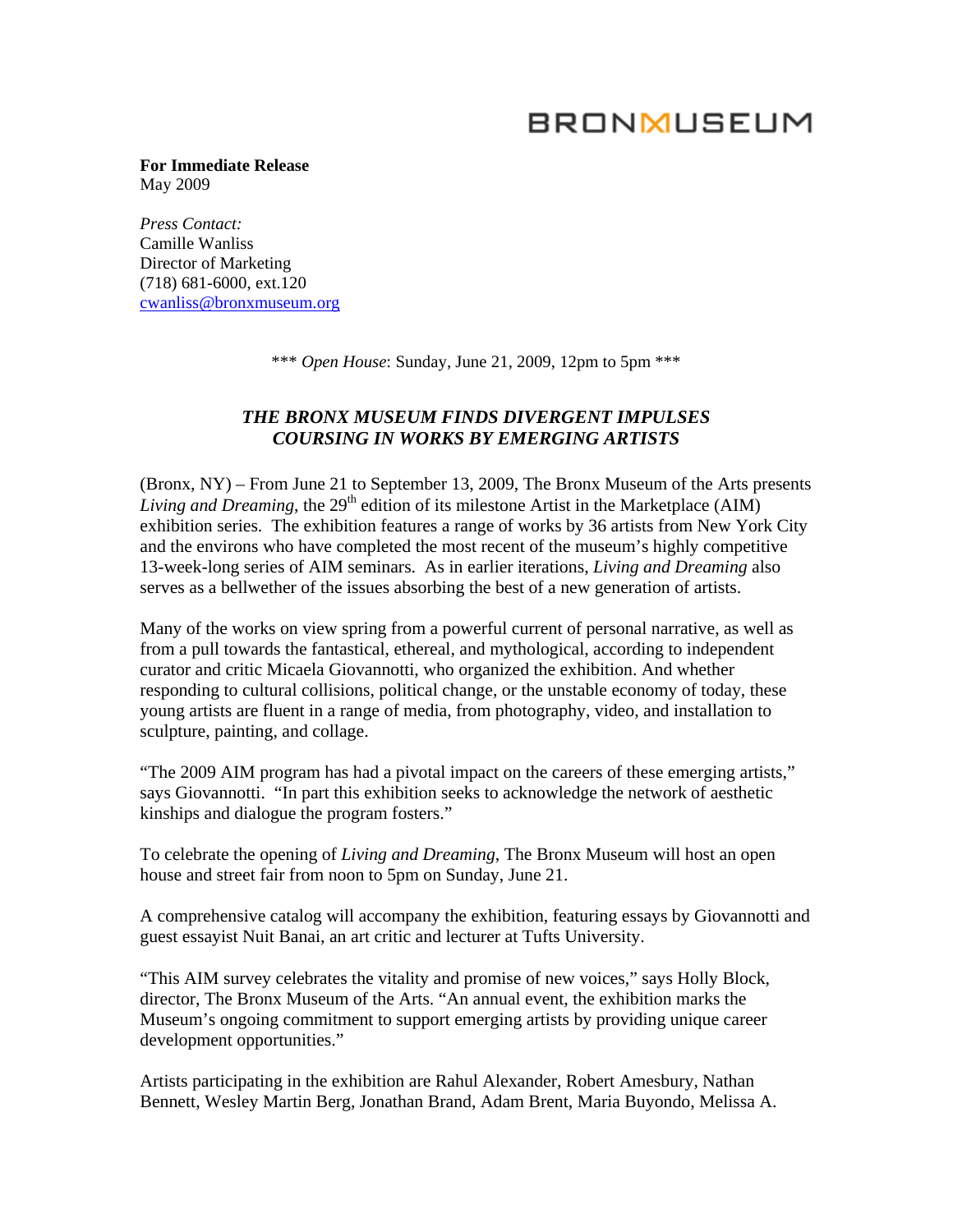Calderón, Asha Canalos, Heejung Cho, Lauren Clay, Stephanie Costello, Eva Davidova, Meredith Drum, Brendan Fernandes, LaToya Ruby Frazier, Clare Grill, Jeffrey Hargrave, Jessie Henson, Joshua Abram Howard, Christine Lebeck, Simone Leigh, Ken Madore, Mio Olsson, Wilfredo Ortega, Chloe Paganini, Amy Pryor, Ryan Roa, Lisa Ross, Rosa Ruey, Jahi L. Sabater, Abigail Simon, Travis LeRoy Southworth, Christy Speakman, Emma Wilcox and Saya Woolfalk.

Over the last three decades, the AIM program has served over 1,000 participants, including many like Whitfield Lovell, Glenn Ligon and Polly Apfelbaum, who have gone on to establish international reputations.

Held twice a year, in the fall and the spring, AIM sessions provide information, instruction, and professional guidance by addressing areas of practical concern to artists, such as curatorial practice, copyright law, exhibition and public art opportunities, gallery representation, grants writing, and marketing. A core set of workshops is annually enhanced by a number of guest speakers including artists, critics, curators, dealers, and lawyers.

## **INTERNATIONAL RESIDENCY PROGRAM**

The Bronx Museum of the Arts' International Residency Program is a new component of the Artist in the Marketplace (AIM) program and is intended as an international residency and training program for emerging artists from selected countries in Latin America and Africa. Funded by a major grant from the U.S. Department of State's Bureau of Educational and Cultural Affairs, the program will bring artists to live and work in the Bronx for a two month period.

Planned to coincide with the fall and spring sessions of the Museum's noted AIM program, the residency program provides each artist with studio space at the Museum and living quarters in the Bronx. Artists have the opportunity to produce new work, receive professional development counseling from leading arts managers and professionals, interact with their peers, and meet informally with artists and cultural practitioners in the Bronx and throughout the New York metropolitan area.

Reymond Romero, from Caracas, Venezuela was the first resident at the Museum in the fall of 2008. Dulce Gómez, also from Caracas, André Komatsu, from São Paulo, Brazil, and Billie Zangewa from South Africa arrived in the spring of 2009. Ms. Zangewa will be in residence at the museum until June 8 and is available for studio visits.

*AIM29 is generously supported by the Jerome Foundation, Helena Rubinstein Foundation, The Greenwall Foundation, Dedalus Foundation, and Deborah and Chris Buck. The International Residency Program is made possible by the Bureau of Educational and Cultural Affairs of the Department of State under the authority of the Fulbright Hays Act of 1961, as amended.* 

## **ABOUT THE BRONX MUSEUM OF THE ARTS**